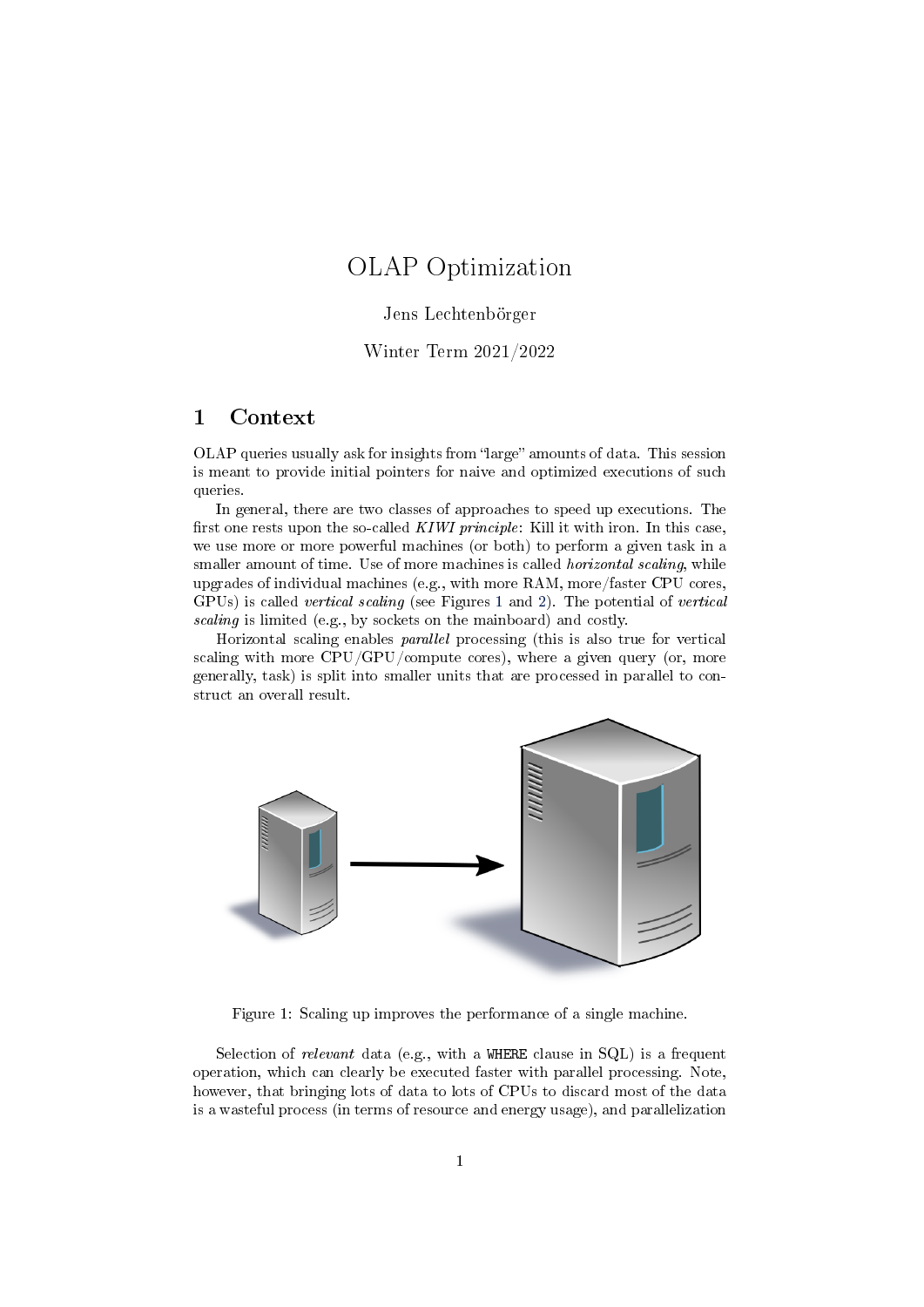

<span id="page-1-0"></span>Figure 2: Scaling out distributes load over a fleet of systems.

does nothing to improve this situation. Nevertheless, parallelization resulting from horizontal fragmentation (also called sharding or horizontal partitioning; to be explained in a video) is a powerful technique, which, for example, enables scalability

- of big data processing environments such as MapReduce [\[DG04\]](#page-5-0) and
- of NoSQL and NewSQL databases,

both of which will be covered in other sessions.

The second class of approaches could be said to prefer brain over muscle. It organizes data access differently. Indeed, we might specify, know, or learn where relevant data is located and use this knowledge to not process irrelevant data in the first place, again speeding up processing, but even with unchanged compute resources. Below, you will see sorting and the construction of index structures as examples for this class. Beyond these traditional techniques, there is considerable progress in the area of self-tuning databases (see [\[CN07\]](#page-5-1) for a survey as of 2007 and  $[Kra+19]$  for recent work whose first author studied Information Systems in Münster). Besides, specialized hardware platforms such as [Enzian](http://www.enzian.systems/enzian-spec.html) offer hardware acceleration for near-memory data processing  $[A]_0+20]$ .

#### 1.1 Prerequisites

• Explain binary search and the use of balanced tree structures for data access in logarithmic time.

#### 1.2 Learning Objectives (see slides)

- Explain query processing and optimization in general
- Explain fragmentation and indexing
	- Reason about typical usage scenarios
- Estimate query execution times for different query evaluation plans (after exercises)
- Explain and apply query rewriting in presence of materialized views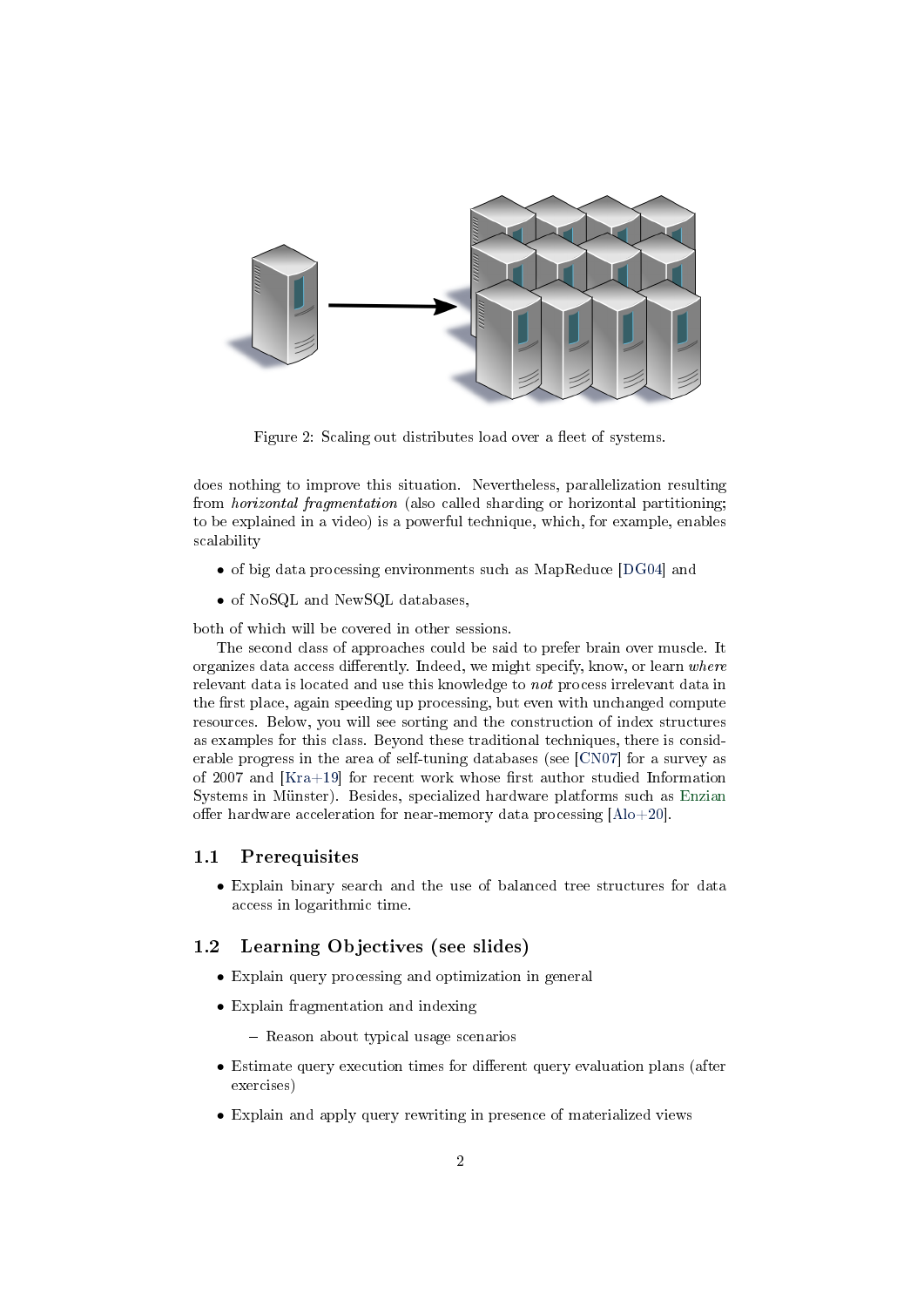## 2 Disk based data access

Consider a typical relational database, where each relation is stored as a sequence of fixed-size blocks on disk. In case of [hard disks,](https://en.wikipedia.org/wiki/Hard_disk_drive) data is recorded on rotating magnetic platters, which cause a rotational delay before a disk's readwrite head is positioned above the correct location when a random block is to be transferred to main memory. Such a delay may be around 3ms for server disks, limiting the number of blocks that can be accessed in random order to about 300 per second. If neighboring/contiguous blocks are read from disk (e.g., for linear scans of entire relations), rotational delay occurs only once, and data can be transferred with the disk's full bandwidth, e.g., 200 MB/s. (If you never used "bandwidth" to compute the time for the transfer of data of a given size, maybe it helps to think of velocity calculations, where you compute the time needed to cover some distance at some speed. In our setting, the size of data to be transferred corresponds to the distance to be covered, while the bandwidth corresponds to the speed. . . )

For [solid-state drives](https://en.wikipedia.org/wiki/Solid-state_drive) (SSDs), no rotational delay exists, and random access of an individual block may take about 0.1ms (with 10,000 blocks per second), while high-end SSDs are able to transfer millions of 4 KiB ("Ki" is a binary prefix) blocks per second (with transfer rates beyond GB/s), see [IOPS at Wikipedia](https://en.wikipedia.org/wiki/IOPS) if you are interested. (With SSDs, random access is still slower than sequential access because (a) each  $I/O$  request comes with overhead and (b) each random access causes a block to be read, which may be much larger than what was requested.)

## 3 Index structures

Index structures (or "indexes" for short; "indices" are small numbers attached to variables) are data structures that materialize data in redundant form to speed up query processing. You know indexes from everyday life. Think of a textbook, which includes a keyword index at the end. Say, you want to read about indexes in a textbook on databases. Clearly, you could read the text front to end, also learning about indexes. For faster access, you could use the keyword index and locate the index term: "index"

Next to each index term, you find *pointers* to pages on which the term occurs. Clearly, looking up "index" in the index and following a pointer takes some time, which defines the *access latency/time* which should be much lower than in front-to-back reading.

Some notes are in order. A book is broken down into numbered pages, and pages are arranged in sorted order. This corresponds quite nicely to relations, whose tuples are stored in blocks on disk; often (see Section [4](#page-3-0) for a counterexample concerning dimension tables), those tuples are sorted according to the primary key. When the index points you to a page, say 442, you do not look at every page to find number 442 but apply a more efficient strategy, e.g.,  $\frac{binary}{}$ search; please look up [binary search at Wikipedia](https://en.wikipedia.org/wiki/Binary_search_algorithm) if you cannot explain how it works. (Actually, as human beings we probably do not start in the middle but use some heuristic based on a book's thickness.) The same is true for tuples on disk: If a tuple with a particular primary key value should be retrieved (with tuples sorted by primary key), the database management system (DBMS) can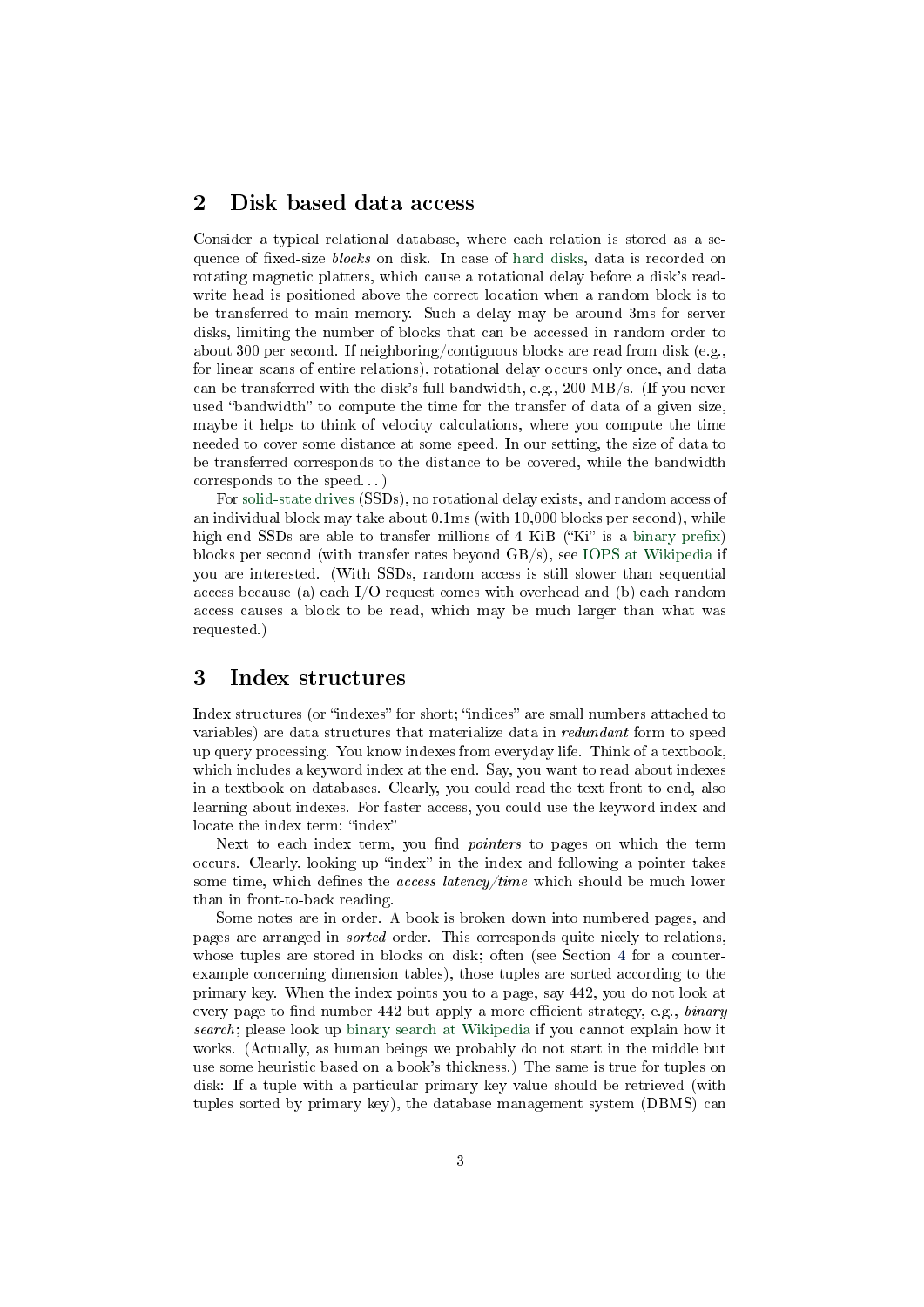use binary search instead of a so-called *sequential scan* (which is reading frontto-back, scanning every tuple for matching values).

Second, the page pointers of index entries in textbooks appear in mostly random order: We do not expect index terms starting with a common prefix, say "a", to lead to neighboring pages. Indexes, where the order of index entries does not agree with the physical order of data (here book pages) are called *non*clustered or secondary indexes. Typically, non-clustered indexes contain several pointers per index term ("index structure" may be covered in different parts of the book). Different DBMSs support different index structures (various forms of trees, in particular B-trees, hash tables, bitmap indexes; please lookup [B-trees](https://en.wikipedia.org/wiki/B-tree) [at Wikipedia](https://en.wikipedia.org/wiki/B-tree) if you cannot explain how they are used for search in  $O(\log n)$ .

Third, books also contain other index structures, e.g., the table of contents (TOC). The TOC contains pointers from headings of chapters and sections to their starting pages. Again, if you are interested in learning about indexes, you can scan the TOC for "index." In case of a match, you now know where to start reading (and, in contrast to the non-clustered keyword index, you can expect that "indexes" are covered thoroughly in a section if its heading contains that term). This time, the order of the index structure agrees with the order of pages, classifying the TOC as primary or clustered index: Sections that are neighbors in the TOC are also neighbors in the book itself. B-tree variants are often used for clustered indexes, e.g., to speed up tuple retrieval based on key values beyond binary search.

# <span id="page-3-0"></span>4 Rules of thumb

For fact and dimension tables, the following rules of thumb may serve as starting points for physical database design [\[Gal+08\]](#page-5-4):

- Fact table
	- Implement the primary key, which consists of foreign keys to the dimension tables, as clustered index.
	- Add one non-clustered index per (foreign) dimension key.
- Dimension table
	- $-$  (Note: A business key is a key that has meaning in the real world or in a particular source system, e.g., ISBN for books or passport numbers for customers. For improved flexibility, so-called surrogate keys, often with strictly increasing integer values, are added in the course of ETL processing in data warehouse systems.)
	- Implement the surrogate primary key as non-clustered index.
	- Build a clustered index for the business key.
	- Based on the workload, add additional non-clustered indexes for frequently used attributes.

#### 5 Self-Study Tasks

The following tasks ask you to perform elementary back-of-the-envelope calculations to get a feeling for the impact of different query evaluation strategies.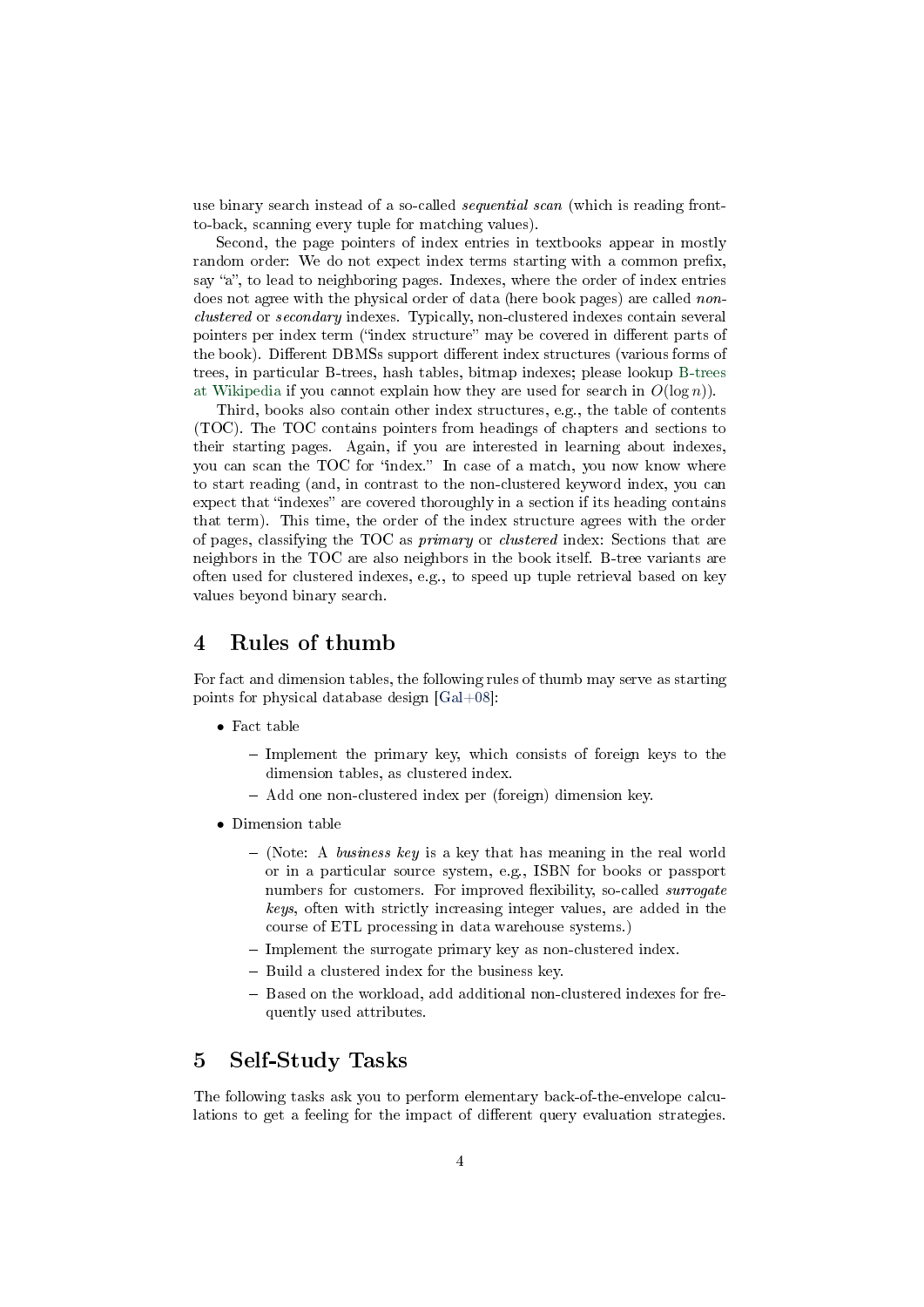The videos do not cover such calculations; I hope that you can perform them anyways based on this text. Please ask if you get stuck.

Suppose that hard disks with a rotational delay of 3.3 ms and a transfer rate of 200 MB/s are used and that block transfers to main memory dominate query execution costs. Each block on disk has a size of 4 KiB and contains a number of tuples, one after the other, where the amount of storage necessary per tuple depends on the relation's number of attributes and their data types. Typically, multiple tuples fit into a single block, and to access any of those tuples the entire block containing it needs to be loaded into main memory. All blocks belonging to one table are stored contiguously on disk.

- 1. How long does it take to transfer a random block into main memory (based on rotational delay and transfer rate)?
- 2. Suppose that a query of the form SELECT \* FROM Table WHERE Condition is executed, where Table contains 8 million tuples on hard disk and has a size of 4 GiB, which is not large for data warehouse scenarios.
	- (a) How long does it take to read the entire table (i.e., either no WHERE clause exists or it does not discard any tuple)?
	- (b) Tuples on disk are not sorted in any way, no index exists. How long does it take to execute the query if Condition selects about 1% of all tuples? How long if Condition selects exactly one tuple? Hint: Note that data is not sorted. You may want to think about best, worst, and average cases. For the case of "about  $1\%$  of all tuples", at what point in time can the query executor be sure to have seen all matching tuples?
	- (c) Suppose that Condition has the form Attribute = Value and that Table is sorted by Attribute. How long does it take to execute the query using binary search if Condition selects 1% of all tuples? How long if Condition selects exactly one tuple?
- 3. Watch the videos provided in Learnweb. Ask any questions that you may have.
	- (a) The second video ends with a question concerning the guarantees of query optimization (slide 9): Why does optimization not lead to the selection of the plan with lowest cost? The answer to that question rests upon the use of heuristics for query

optimization.

(b) To train relational algebra, the data for the optimization example of the fourth video is accessible [as Gist](https://gist.github.com/lechten/97f07fac4adc9b7b6bca593cc0da2eef) for [RelaX](https://dbis-uibk.github.io/relax/calc/gist/97f07fac4adc9b7b6bca593cc0da2eef) (you may have used RelaX for self-study tasks related to the [Relational Model\)](./relational-model.org::#relax).

pi B, D ( sigma  $A = 'c'$  and  $E = 2$  and  $R.C = S.C (R x S))$ 

4. The video on materialized views contains a question at 9:10, which we will discuss in class. You may find that the subsequent part hints at an answer.

(Again, some thoughts are available [separately.](#page-0-1))